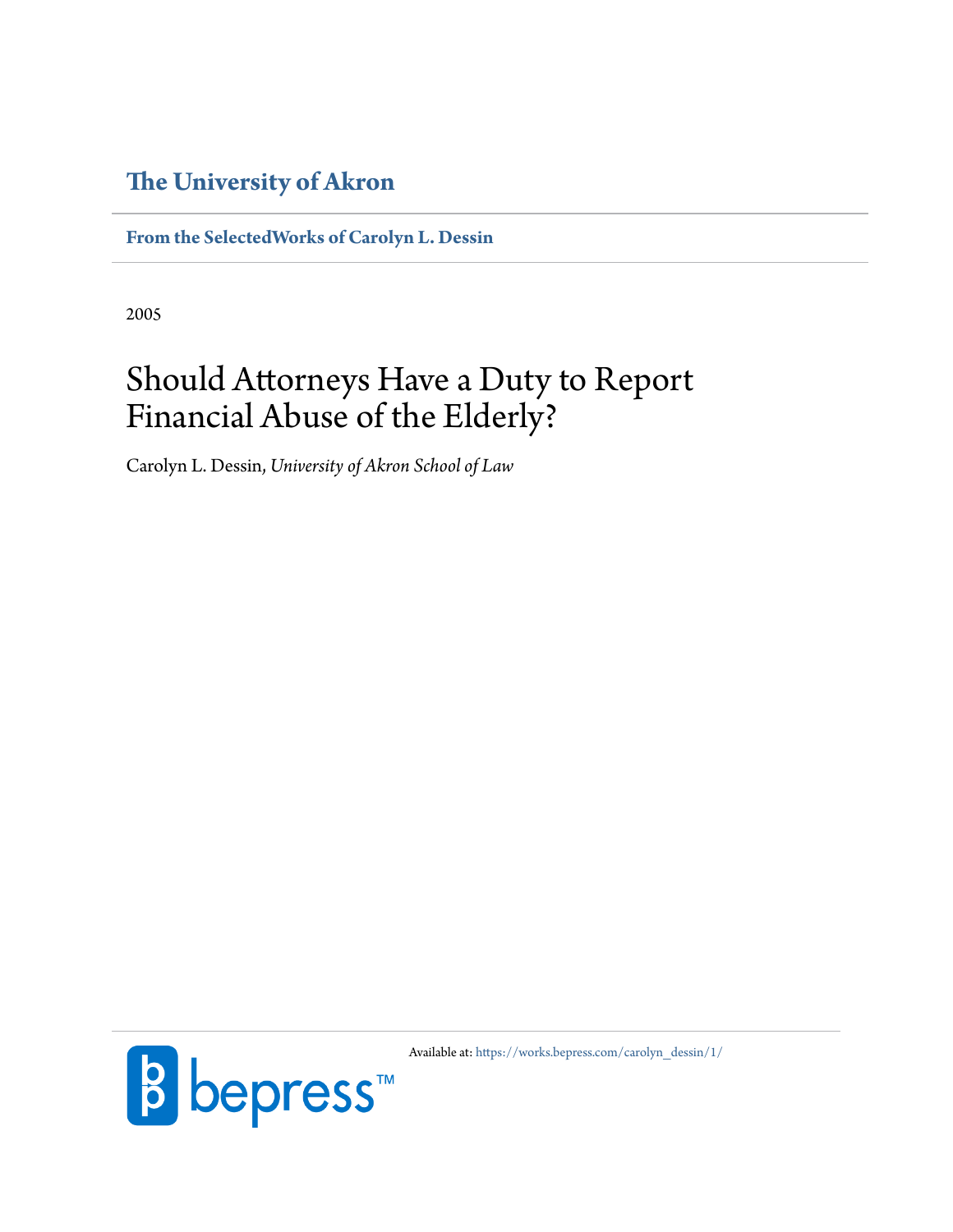## **SHOULD ATTORNEYS HAVE A DUTY TO REPORT FINANCIAL ABUSE OF THE ELDERLY?**

#### *Carolyn L. Dessin*<sup>∗</sup>

#### I. INTRODUCTION

Exploitation of older persons is a growing problem in America.<sup>1</sup> As a result, our legal and social systems are struggling to develop structures that will prevent, remedy and punish instances of abuse. From all indications, financial abuse is becoming increasingly common, and can be devastating to its victim.<sup>2</sup>

States have enacted a wide variety of statutes aimed at alleviating financial abuse.<sup>3</sup> There are two relevant bodies of law: a state's protective services law and the state's criminal law. Although one may normally think of the purpose of the criminal law as deterring and punishing crimes, and the protective services law as protecting a state's vulnerable citizens, the two bodies of law are frequently closely intertwined in this area. Thus, a law enforcement officer may have a duty to notify the appropriate protective services personnel of suspected abuse and the protective services worker may have a duty to report suspected abuse to law enforcement.

<sup>3</sup>*. See generally* Carolyn L. Dessin, *Financial Abuse of the Elderly: Is the Solution a Problem?,* 34 MCGEORGE L. REV. 267 (2003) (describing various approaches).



<sup>∗</sup> Associate Professor of Law, The University of Akron School of Law. J.D., Villanova University School of Law; M.M., Westminster Choir College; B.M. Ed., Temple University. The author would like to thank the University of Akron School of Law for its support of the research for this article. She also thanks Christopher Stewart for his research assistance.

<sup>1</sup>*. See generally Elder Abuse: A Decade of Shame and Inaction: Hearing Before the Subcomm. on Health and Long Term Care of the House Select Comm. on Aging*, 101st Cong. 1 (1990) (discussing prevalence of abuse) [*hereinafter* 1990 House Report]. The 1990 House Report was the follow-up to a 1981 report: STAFF OF HOUSE SELECT COMM. ON AGING, 97TH CONG., ELDER ABUSE: AN EXAMINATION OF A HIDDEN PROBLEM (Comm. Print 1981) [*hereinafter* 1981 House Report].

<sup>2</sup>*. See* 1981 House Report, *supra* note 1, at XV. *Cf*. National Survey of Abuse of the Elderly in Canada, 4 J. ELDER ABUSE & NEGLECT  $(1/2)$ , 5  $(1992)$  (finding that financial abuse is the most common type of elder abuse in Canada).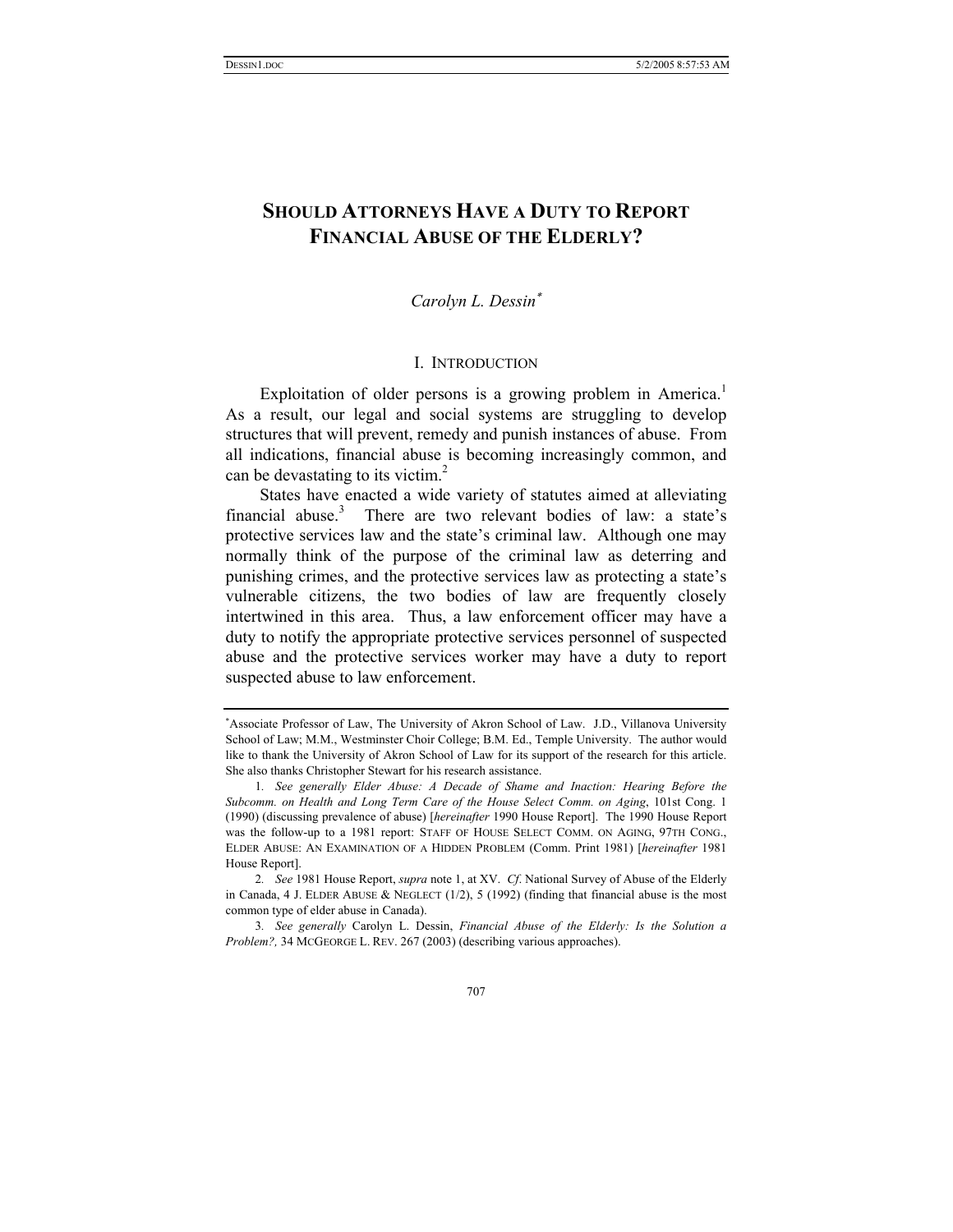Each state has a mechanism for protecting vulnerable citizens. Thus, a state will have some agency charged with protecting the interests of those who need protection. Additionally, each state has a mechanism to allow a court of proper jurisdiction to appoint a guardian for the estate of a person who is adjudged incompetent. These protective arrangements intervene when a person is likely to be taken advantage of by others, but only after the protective services personnel learn of a potential problem.

With respect to criminalizing exploitation, states have taken a variety of approaches. Some states specifically criminalize financial abuse of the elderly.<sup>4</sup> Others rely on criminal statutes of general application to proscribe exploitation.<sup>5</sup> Still others use the age or vulnerability of the victim as a sentencing enhancement.<sup>6</sup>

In addition to the statutes proscribing exploitation, many states have chosen to impose a duty to report suspected abuse.<sup>7</sup> This is an attractive addition to the arsenal of weapons to combat exploitation. The rationale underlying these reporting statutes is simple: many more cases of abuse are likely to receive the attention they require from law enforcement and protective services agencies if we impose a duty to report suspected abuse to one or both of those agencies.

There has been some discussion about the effectiveness of mandatory reporting statutes. Some see them as an important tool in remedying elder abuse while others see them as relatively unimportant because failure to report is seldom prosecuted.<sup>8</sup> Regardless of the actual

<sup>4</sup>*. See, e.g*., CAL. PENAL CODE § 368 (2005); COL. REV. STAT. ANN. § 18-6.5-103(5) (2004).

<sup>5</sup>*. See, e.g*., D.C. CODE ANN. § 22-3211 (2004) (setting forth offense of theft); *see* IOWA CODE ANN. § 726.8 (2003) (criminalizing "wanton neglect or nonsupport of a dependent adult").

<sup>6</sup>*. See, e.g*., MICH. COMP. LAWS ANN. § 750.174a (2004).

<sup>7</sup>*. See infra* notes 4-6, 10-14 and accompanying text.

<sup>8</sup>*. See, e.g*., Nina A. Kohn, *Second Childhood: What Child Protection Systems Can Teach Elder Protection Systems*, 14 STAN. L. & POL'Y REV. 175, 188 (2003); Seymour Moskowitz, *Golden Age in the Golden State: Contemporary Legal Developments in Elder Abuse and Neglect*, 36 LOY. L.A. L. REV. 589, 611 (2003); Victoria Vron, Note, *Using RICO to Fight Understaffing in Nursing Homes: How Federal Prosecution Using RICO can Reduce Abuse and Neglect of the Elderly*, 71 GEO. WASH. L. REV. 1025, 1031 (2003). *See also* B.E. Blakely et al., *Improving the Responses of Physicians to Elder Abuse and Neglect: Contributions of a Model Program*, 19 J. GERONTOLOGICAL SOC. WORK 35, 37 (1993) (discussing a model program for improving elder abuse reporting by physicians); Carolyn Lea Clark-Daniels et al., *Abuse and Neglect of the Elderly: Are Emergency Department Personnel Aware of Mandatory Reporting Laws?*, 19 ANNALS OF EMERGENCY MED. 970, 970 (1990) (stating that "[m]any medical professionals are either unaware of state mandatory reporting laws or choose to disregard them"); Charles Pratt, Comment: *Banks' Effectiveness at Reporting Financial Abuse of Elders: An Assessment and Recommendations for Improvements in California*, 40 CAL. W. L. REV. 195, 202 (2003).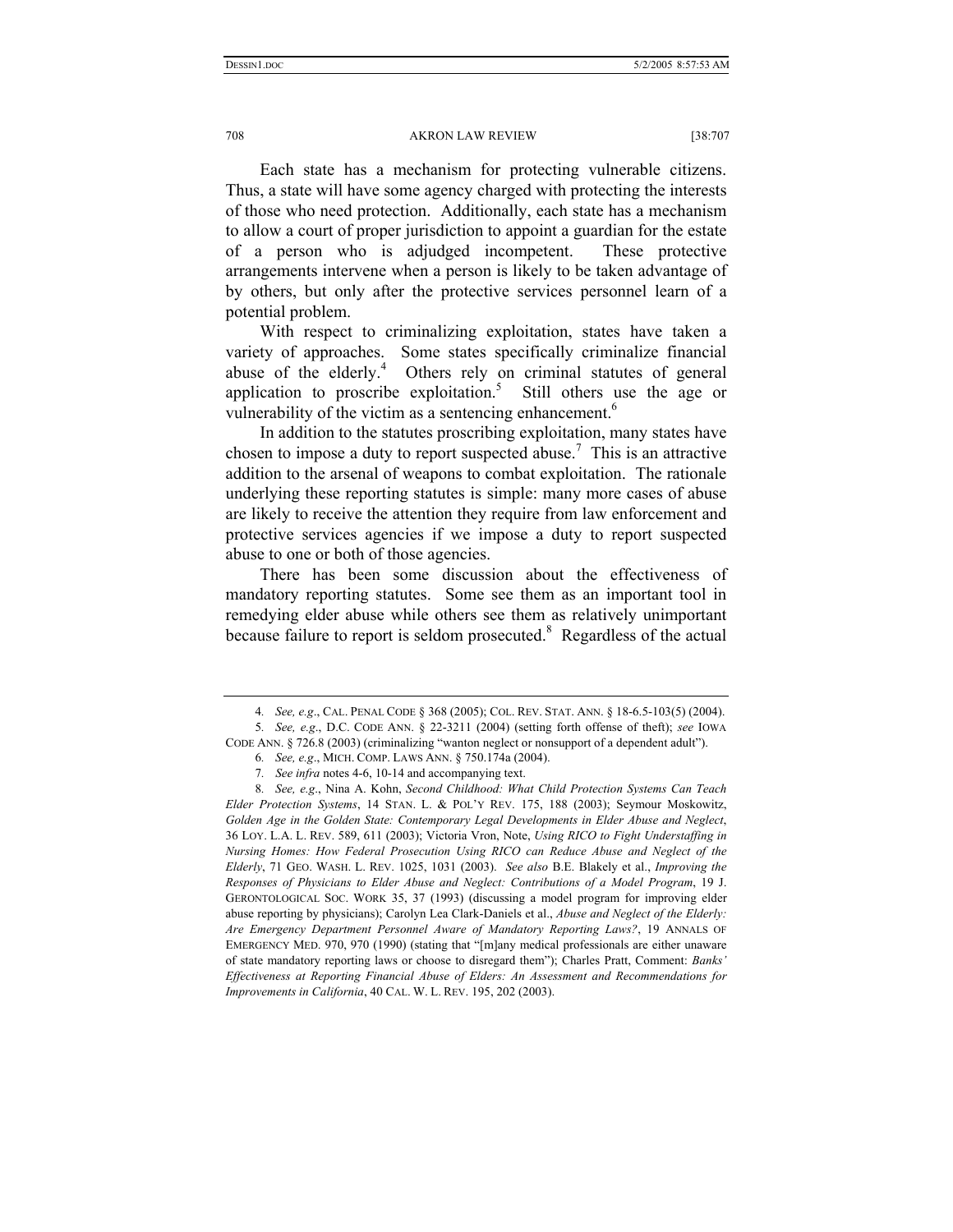efficacy of such statutes, they exist in many jurisdictions.<sup>9</sup> This Article will therefore put the efficacy issue aside and focus on whether an attorney can and should report suspected abuse under a mandatory reporting statute.

Part Two of this article will examine the various states' approaches to mandatory reporting of abuse. Part Three will explore the various states' rules governing attorney conduct. Part Four will analyze the interaction of the mandatory reporting provisions with the rules governing attorney conduct. Finally, Part Five will discuss whether requiring attorneys to report suspected elder abuse is desirable.

#### II. THE VARIOUS STATES' APPROACHES TO MANDATORY REPORTING

States have enacted a variety of statutes mandating reporting of suspected financial abuse of the elderly. These approaches will be discussed seriatim.

First, some states mandate that anyone having a reasonable suspicion that an older person is being abused has a duty to report it.<sup>10</sup> This sweeping approach would include attorneys as mandatory reporters.

Second, some states require that only those members of certain listed professions have a duty to report elder abuse. In some states, that list includes attorneys, $^{11}$  while in other states it does not.<sup>12</sup>

Third, some states do not impose any mandatory duty to report

<sup>9</sup>*. See infra* notes 10-14 and accompanying text.

 <sup>10.</sup> DEL. CODE ANN. tit. 31, § 3910 (2005); IND. CODE ANN. § 12-10-3-9 (2004); KY. REV. STAT. ANN. § 209.030(2) (2004); LA. REV. STAT. ANN. § 14:403.2(C) (2004); MISS. CODE ANN. § 43-47-7 (2004); MO. ANN. STAT. § 660.255(1) (2004); N.C. GEN. STAT. § 108A-102(a) (2004); N.M. STAT. ANN. § 27-7-30 (2005); OKLA. STAT. ANN. tit. 43A, § 10-104 (2004); R.I. GEN. LAWS § 42-66-8 (2004); S.C. CODE ANN. § 43-35-25 (2004); TENN. CODE ANN. § 71-6-103(b) (2004); TEX. HUM. RES. CODE ANN. § 48.051 (2004); UTAH CODE ANN. § 62A-3-305 (2004); WYO. STAT. ANN. § 35-20-103(a) (2004).

 <sup>11.</sup> ARIZ. REV. STAT. ANN. § 46-454(B) (2004); MONT. CODE ANN. § 52-3-811(3)(f) (2004); NEV. REV. STAT. § 200.5093 (2004); OHIO REV. CODE ANN. § 5101.61A (2005).

 <sup>12.</sup> ALA. CODE § 38-9-8 (2004); ALASKA STAT. § 47.24.010 (2004) ARK. CODE ANN. § 5-28- 203 (2004); CAL. WELF. & INST. CODE § 15630 (2005); COL. REV. STAT. § 26-3.1-102 (2004); 2005 Bill Text CO S.B. 98 (pending legislation to make reporting mandatory in Colorado); CONN. GEN. STAT. ANN. § 17b-451 (2004); D.C. CODE ANN. § 7-1903 (2005); FLA. STAT. ANN. § 415.1034(1) (2004); GA. CODE ANN. § 30-5-4 (2004); HAW. REV. STAT. ANN. § 346-224 (2004); IDAHO CODE § 39-5303 (2004); ILL. COMP. STAT. ANN. ch. 320, § 20/2(f-5) (2004); IOWA CODE ANN. § 235B.3 (2003); KAN. STAT. ANN. § 39-1431 (2003); ME. REV. STAT. ANN. tit. 22, § 3477 (2004); MD. CODE ANN. FAM. LAW § 14-302 (2003); MASS. GEN. LAWS ANN. ch. 19A, § 15 (2005); MICH. COMP. LAWS ANN. § 400.11a (2004); MINN. STAT. ANN. § 626.5572(16) (2004); MO. ANN. STAT. § 565.188 (2004); NEB. REV. STAT. § 28-372 (2004); N.H. REV. STAT. ANN. § 161-F:46 (2004); VT. STAT. ANN. tit. 33, § 6903 (2004); VA. CODE ANN. § 63.2-1606 (2004); WASH. REV. CODE § 74.34.035 (2004); WASH. REV. CODE. § 74.34.020 (2004); W. VA. CODE § 9-6-9 (2004).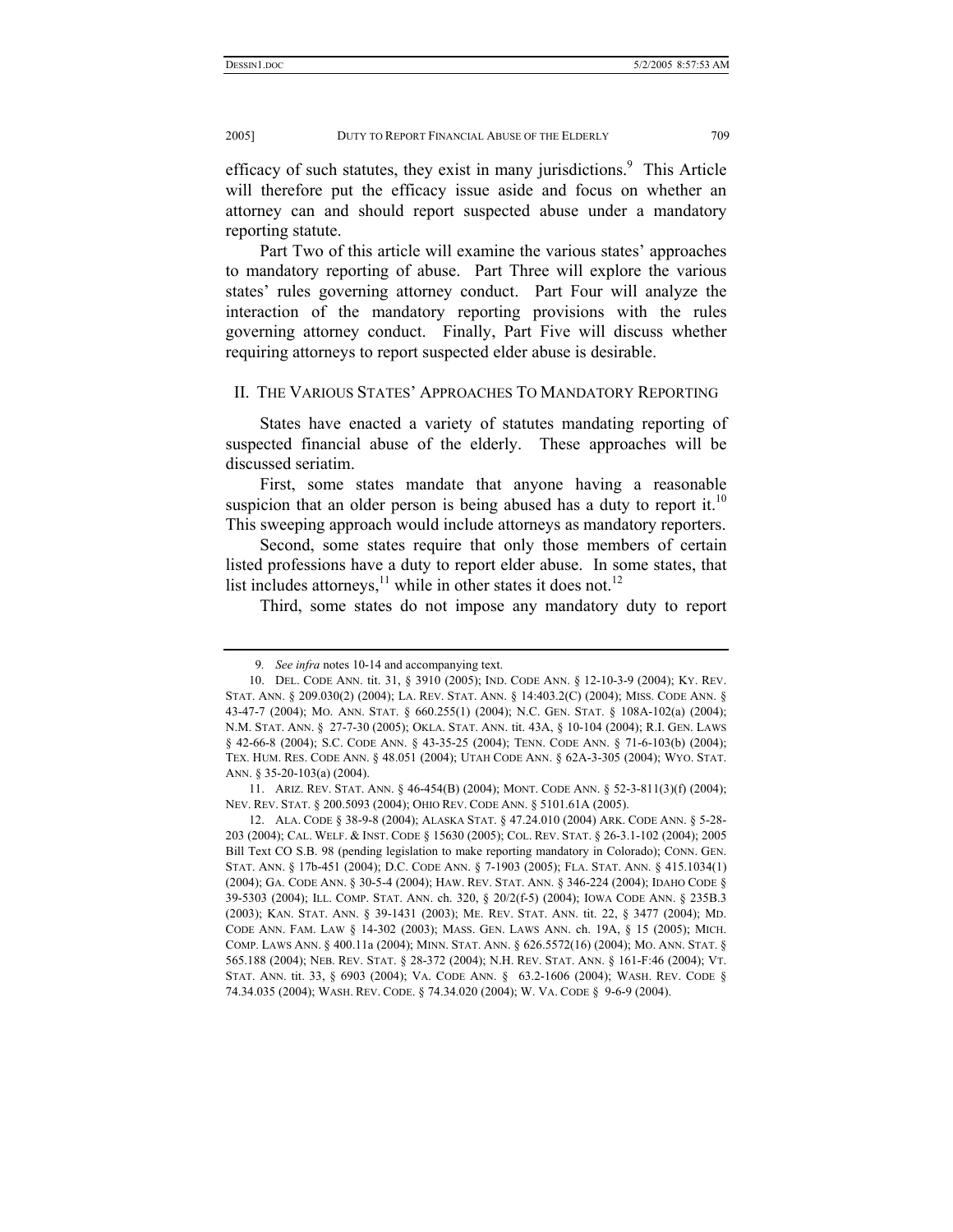suspected abuse.<sup>13</sup> Some of these states establish a procedure by which one wishing to report abuse may report it.<sup>14</sup>

#### III. RULES GOVERNING ATTORNEY CONDUCT

#### *A. The Model Rules of Professional Conduct*

Any mandatory reporting statute immediately implicates the attorney's duty to maintain client confidences. Thus, consideration of the issue must begin with an examination of the contours of that duty.

The provisions of the Model Rules of Professional Conduct govern attorney behavior in most states, although some states have made significant alterations to those rules.<sup>15</sup> As a result of "Ethics 2000," the American Bar Association approved changes to the Model Rules of Professional Conduct.<sup>16</sup> Most states that have adopted some version of the Model Rules of Professional Conduct have not yet changed their professional conduct rules in accordance with the Ethics 2000 revisions.<sup>17</sup> Of the states that have not adopted the Ethics 2000 revisions, all states except Georgia have either a state bar committee conducting a review of the revisions or have a state bar report issued pending further action on adopting the revisions.<sup>18</sup> Accordingly, this article will examine both the old and new rules as they relate to mandatory reporting.<sup>19</sup>

Although there are clear rules regarding the attorney's duty to maintain client confidences, the Model Rules of Professional Conduct do not directly address the issue of mandatory reporting. Thus, the attorney should keep in mind the admonition in the Scope of the Rules: "The

 <sup>13.</sup> New York and South Dakota are such states, as are North Dakota, New Jersey, Pennsylvania, and Wisconsin. N.D. CENT. CODE § 50-25.2-03 (2003); N.J. STAT. ANN. § 52:27d-409 (2000); PA. CONS. STAT. ANN. § 10225.302 (2000); WIS STAT. ANN. § 46.90 (2004).

<sup>14</sup>*. See, e.g*., N.D. CENT. CODE § 50-25.2-03 (2003).

 <sup>15.</sup> An overwhelming majority of states have adopted some version of the Model Rules of Professional Conduct. Hence, the discussion in this article will focus on the Model Rules rather than the older Model Code of Professional Responsibility, including the Ethical Considerations and Disciplinary Rules. For comparison, this article will briefly discuss the rules of the state of Ohio, a Code state. *See infra* notes 24-31 and accompanying text.

 <sup>16.</sup> A chart showing the state-by-state status of the Ethics 2000 changes appears at http://www.abanet.org/cpr/jclr/ethics\_2000\_status\_chart.pdf.

<sup>17</sup>*. Id*.

<sup>18</sup>*. Id*.

<sup>19</sup>*. See id*. For a comprehensive state-by-state examination of the Model Rules, see GEOFFREY C. HAZARD, JR. & W. WILLIAM HODES, THE LAW OF LAWYERING, A HANDBOOK ON THE MODEL RULES OF PROFESSIONAL CONDUCT, App. 4 (2d Ed. 2001). *See also* Dan W. Holbrook, *Where There's a Will: How the New Ethics Rules Affect Estate Planners*, 39 TENN. B.J. 31 (2003).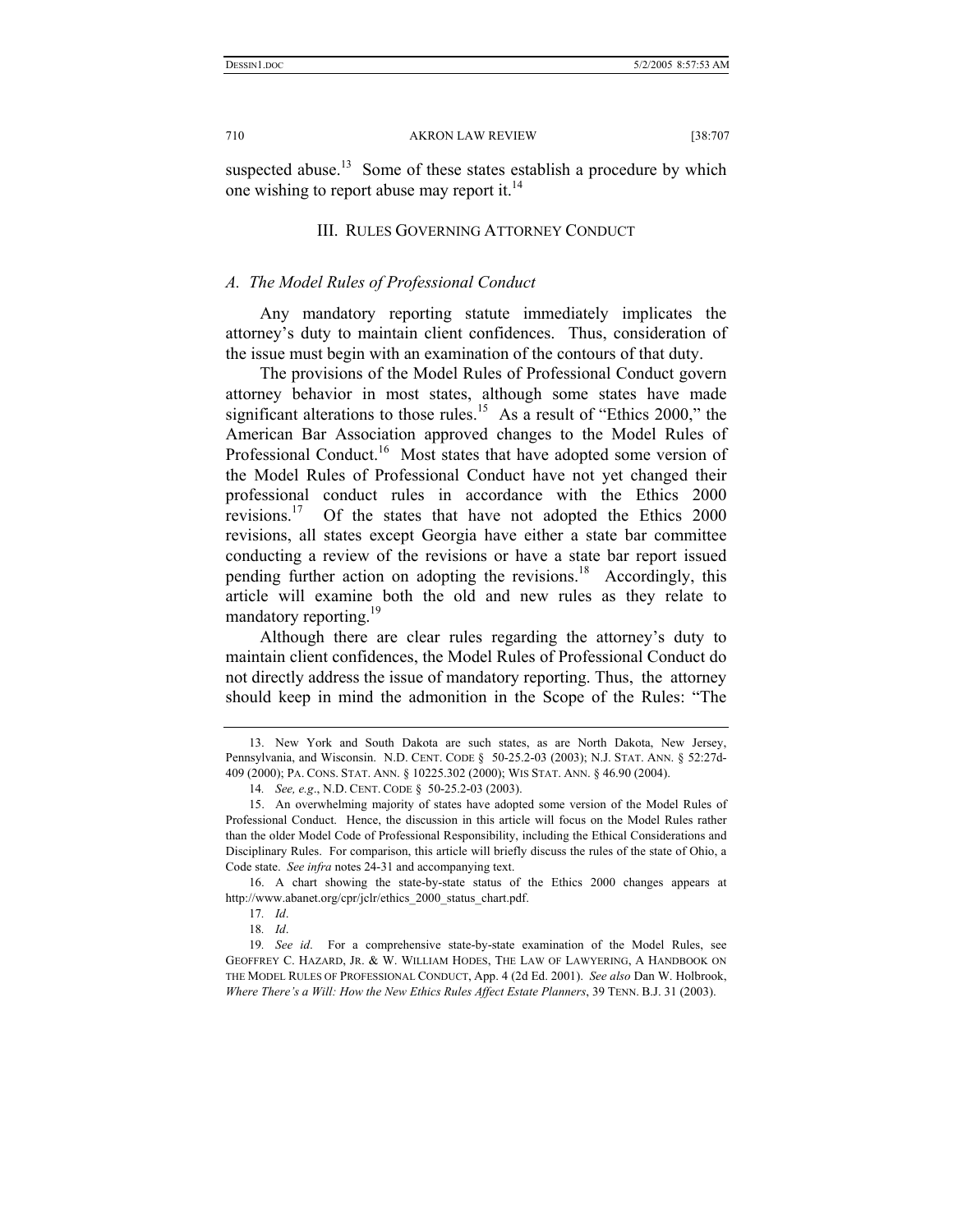Rules of Professional Conduct are rules of reason. They should be interpreted with reference to the purposes of legal representation and of the law itself."20 Further, the drafters of the Rules did not intend the Rules to completely define the parameters of a lawyer's duties.<sup>21</sup> Rather, the drafters intended the rules to operate in a larger social and ethical context. Thus, an attorney must frequently look beyond the Rules in resolving difficult ethical dilemmas.

#### 1. Pre-Ethics 2000 Rules

Under the pre-Ethics 2000 version of the Model Rules of Professional Conduct, it would be difficult to argue that an attorney could reveal confidential information concerning potential financial abuse. Rule 1.6 of the pre-Ethics 2000 Model Rules of Professional Conduct provides:

#### RULE 1.6: CONFIDENTIALITY OF INFORMATION

(a) A lawyer shall not reveal information relating to the representation of a client unless the client consents after consultation, except for disclosures that are impliedly authorized in order to carry out the representation, and except as stated in paragraph (b).

(b) A lawyer may reveal such information the extent the lawyer reasonably believes necessary:

(1) to prevent the client from committing a criminal act that the lawyer believes is likely to result in imminent death or substantial bodily harm; or

(2) to establish a claim or defense on behalf of the lawyer in a controversy between the lawyer and the client, to establish a defense to a criminal charge or civil claim against the lawyer based upon conduct in which the client was involved, or to respond to allegations in any proceeding concerning the lawyer's representation of the client.<sup>2</sup>

It would be extremely difficult for an attorney to argue that he could reveal confidential information pertaining to potential financial

<sup>20.</sup> MODEL RULES OF PROFESSIONAL CONDUCT Scope | 14 (2004).

 <sup>21.</sup> MODEL RULES OF PROFESSIONAL CONDUCT Scope ¶ 16 (2004) (providing: "The Rules do not, however, exhaust the moral and ethical considerations that should inform a lawyer, for no worthwhile human activity can be completely defined by legal rules. The Rules simply provide a framework for the ethical practice of law.").

 <sup>22.</sup> MODEL RULES OF PROFESSIONAL CONDUCT Rule 1.6 (2002).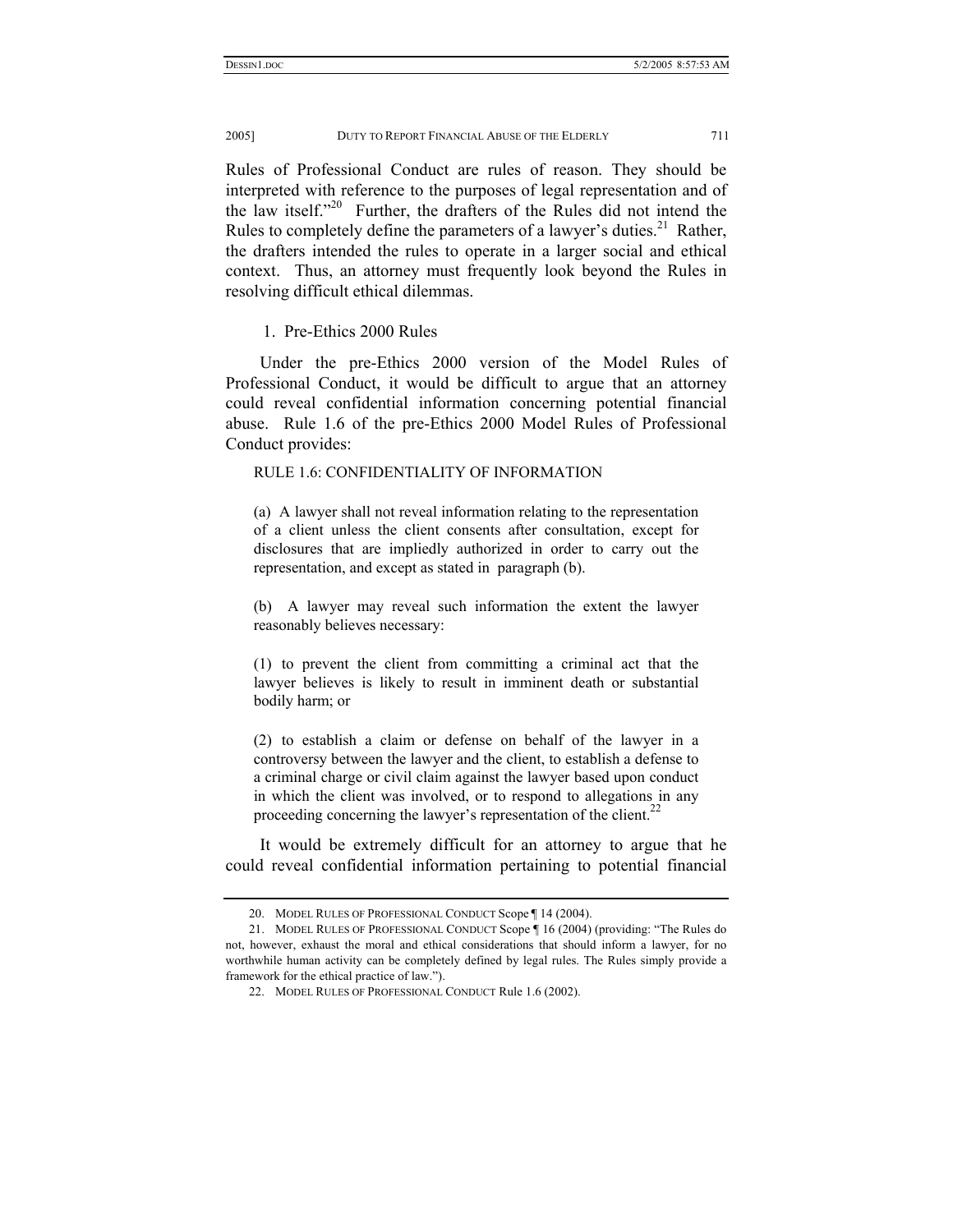abuse under this formulation of Rule 1.6. Under subsection (b)(1), only abuse bad enough to result in serious imminent physical harm could be revealed, and most financial abuse does not rise to that level.

2. Ethics 2000 Revisions to the Rules

The Ethics 2000 revisions to the Model Rules for Professional Responsibility made several changes to the rule governing confidentiality of information. Rule 1.6 of the revised Model Rules for Professional Conduct provides:

#### RULE 1.6: CONFIDENTIALITY OF INFORMATION

(a) A lawyer shall not reveal information relating to the representation of a client unless the client gives informed consent, the disclosure is impliedly authorized in order to carry out the representation or the disclosure is permitted by paragraph (b).

(b) A lawyer may reveal information relating to the representation of a client to the extent the lawyer reasonably believes necessary:

(1) to prevent reasonably certain death or substantial bodily harm;

(2) to secure legal advice about the lawyer's compliance with these Rules; to establish a claim or defense on behalf of the lawyer in a controversy between the lawyer and the client, to establish a defense to a criminal charge or civil claim against the lawyer based upon conduct in which the client was involved, or to respond to allegations in any proceeding concerning the lawyer's representation of the client; or to comply with other law or a court order.<sup>2</sup>

Under this revised version of Rule 1.6, it seems clear that an attorney could reveal confidential information to comply with a mandatory reporting statute under subsection  $(b)(4)$ . Subsection  $(b)(1)$ might also be implicated if the financial abuse or potential thereof is severe enough that it is likely to result in serious physical harm, which seems less likely.

What also seems clear, however, is that revised Rule 1.6 would not allow a lawyer to report potential financial abuse unless his state requires reporting. Thus, in a state that allows reporting but does not require it, the attorney could not argue that disclosure of confidential information relating to the abuse was "to comply with" state law.

 <sup>23.</sup> MODEL RULES OF PROFESSIONAL CONDUCT Rule 1.6 (2004).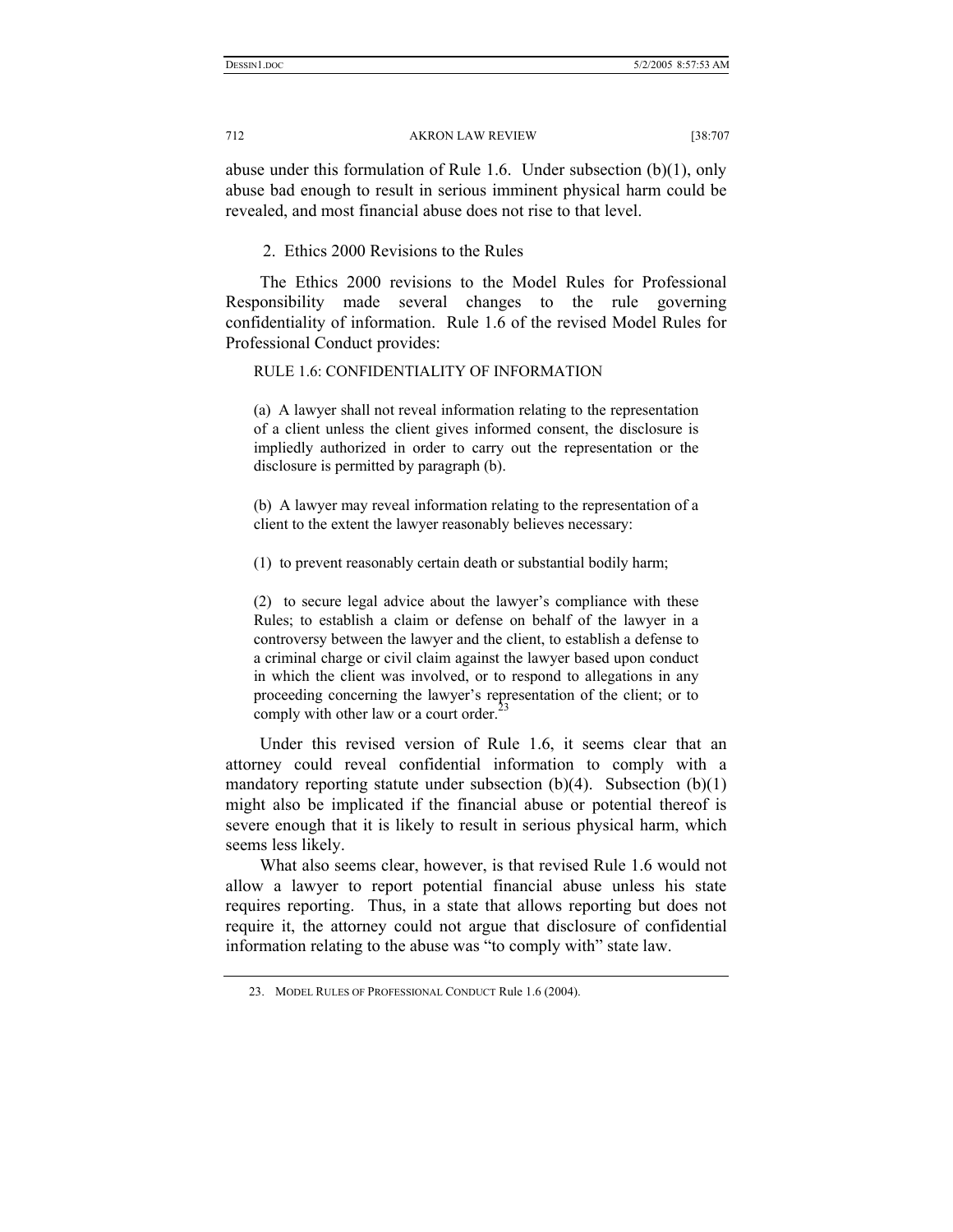### *B. The Code of Professional Responsibility*

Because a handful of states have attorney discipline rules based on the older Model Code of Professional Responsibility, including the Ethical Considerations and Disciplinary Rules, a brief comparison of those rules is warranted. These states' rules vary fairly significantly, and the Ohio Code of Professional Responsibility will be used as an example.

The Code of Professional Responsibility Model consisted of three parts: the Canons, the Ethical Considerations and the Disciplinary Rules. In the words of the preface to the Ohio Code of Professional Responsibility:

The Canons of this Code are statements of axiomatic norms, expressing in general terms the standards of professional conduct expected of lawyers in their relationships with the public, with the legal system, and with the legal profession. They embody the general concepts from which the Ethical Considerations and the Disciplinary Rules are derived.

The Ethical Considerations are aspirational in character and represent the objectives toward which every member of the profession should strive. They constitute a body of principles upon which the lawyer can rely for guidance in many specific situations.

The Disciplinary Rules, unlike the Ethical Considerations, are mandatory in character. The Disciplinary Rules state the minimum level of conduct below which no lawyer can fall without being subject to disciplinary action. $24$ 

Each of the relevant Canons, Ethical Considerations and Disciplinary Rules relating to maintaining client confidences must be considered in determining whether an attorney can report suspected exploitation. Canon 4 states that "a lawyer should preserve the confidences and secrets of a client."<sup>25</sup> Additionally, the following Ethical Considerations are relevant:

**EC 4-1** Both the fiduciary relationship existing between lawyer and client and the proper functioning of the legal system require the preservation by the lawyer of confidences and secrets of one who has employed or sought to employ him. A client must feel free to discuss whatever he wishes with his lawyer and a lawyer must be equally free

 <sup>24.</sup> OHIO CODE OF PROFESSIONAL RESPONSIBILITY Preface (2002).

<sup>25</sup>*. Id.* at Canon 4.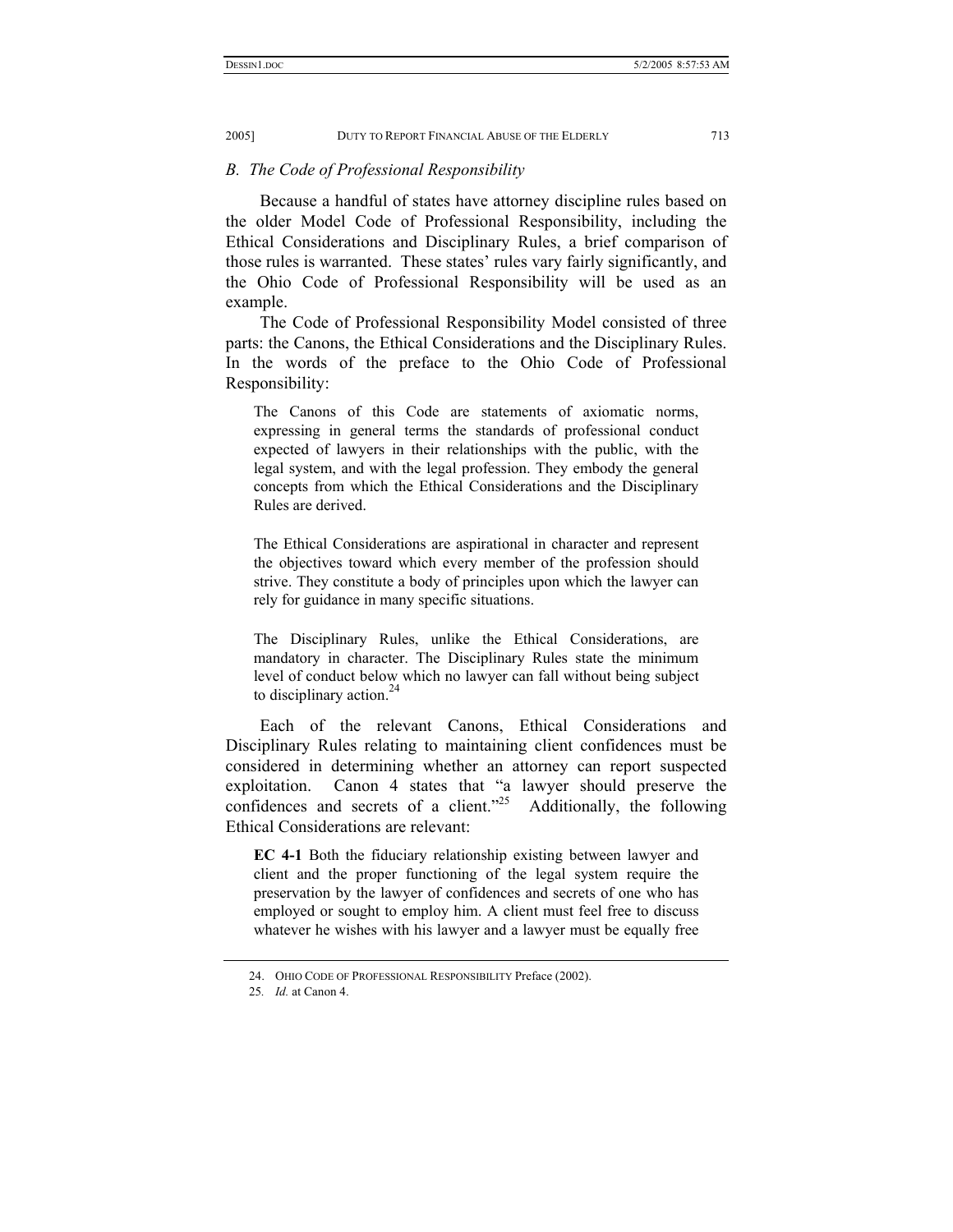to obtain information beyond that volunteered by his client. A lawyer should be fully informed of all the facts of the matter he is handling in order for his client to obtain the full advantage of our legal system. It is for the lawyer in the exercise of his independent professional judgment to separate the relevant and important from the irrelevant and unimportant. The observance of the ethical obligation of a lawyer to hold inviolate the confidences and secrets of his client not only facilitates the full development of facts essential to proper representation of the client but also encourages laymen to seek early legal assistance.

**EC 4-2** The obligation to protect confidences and secrets obviously does not preclude a lawyer from revealing information when his client consents after full disclosure, when necessary to perform his professional employment, when permitted by a Disciplinary Rule, or when required by law. Unless the client otherwise directs, a lawyer may disclose the affairs of his client to partners or associates of his firm. It is a matter of common knowledge that the normal operation of a law office exposes confidential professional information to nonlawyer employees of the office, particularly secretaries and those having access to the files; and this obligates a lawyer to exercise care in selecting and training his employees so that the sanctity of all confidences and secrets of his clients may be presented. If the obligation extends to two or more clients as to the same information, a lawyer should obtain the permission of all before revealing the information. A lawyer must always be sensitive to the rights and wishes of his client and act scrupulously in the making of decisions which may involve the disclosure of information obtained in his professional relationship. Thus, in the absence of consent of his client after full disclosure, a lawyer should not associate another lawyer in the handling of a matter; nor should he, in the absence of consent, seek counsel from another lawyer if there is a reasonable possibility that the identity of the client or his confidences or secrets would be revealed to such lawyer. Both social amenities and professional duty should cause a lawyer to shun indiscreet conversations concerning his clients.

**EC 4-3** Unless the client otherwise directs, it is not improper for a lawyer to give limited information from his files to an outside agency necessary for statistical, bookkeeping, accounting, data processing, banking, printing, or other legitimate purposes, provided he exercises due care in the selection of the agency and warns the agency that the information must be kept confidential.

**EC 4-4** The attorney-client privilege is more limited than the ethical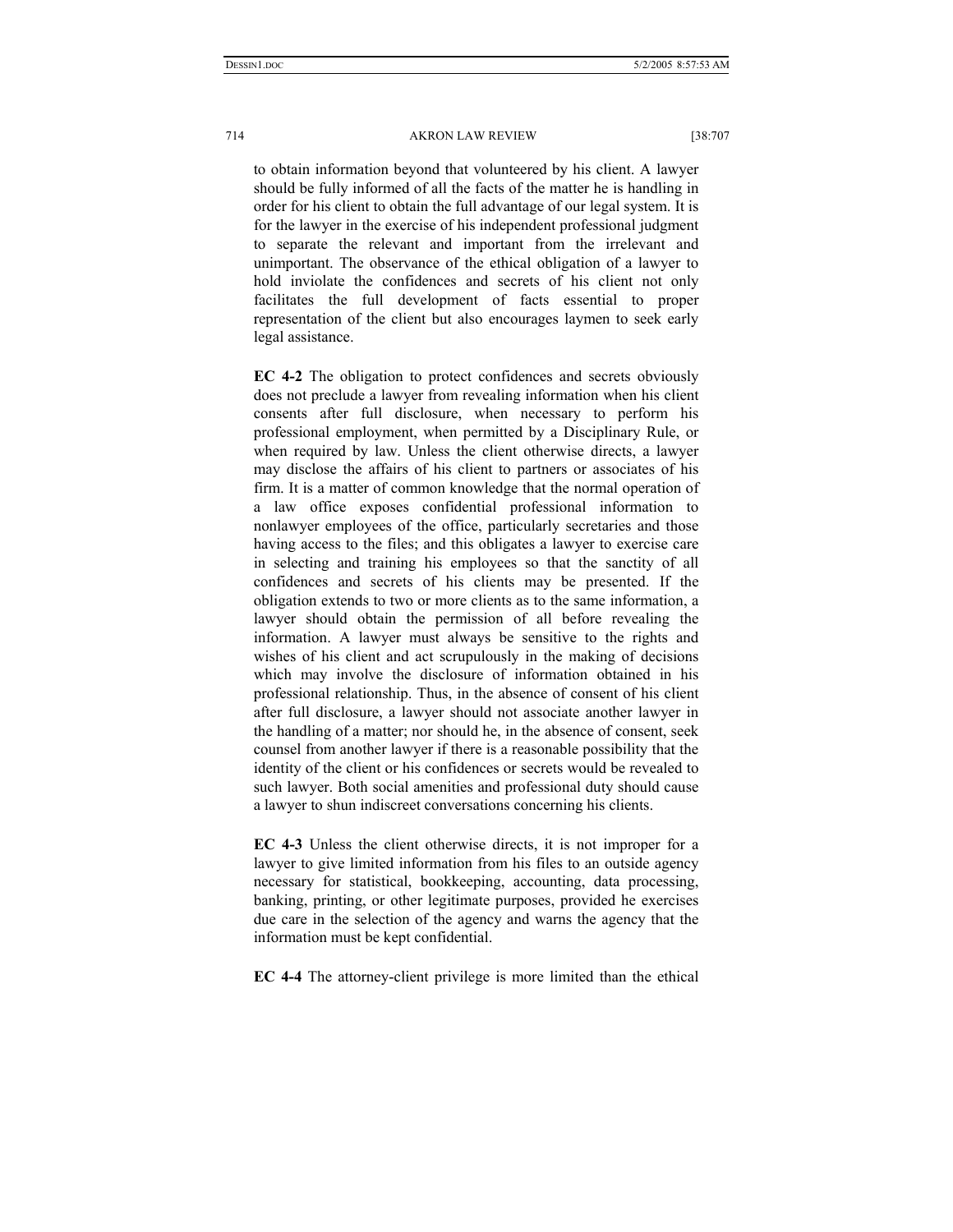obligation of a lawyer to guard the confidences and secrets of his client. This ethical precept, unlike the evidentiary privilege, exists without regard to the nature or source of information or the fact that others share the knowledge. A lawyer should endeavor to act in a manner which preserves the evidentiary privilege; for example, he should avoid professional discussions in the presence of persons to whom the privilege does not extend. A lawyer owes an obligation to advise the client of the attorney-client privilege and timely to assert the privilege unless it is waived by the client.

**EC 4-5** A lawyer should not use information acquired in the course of the representation of a client to the disadvantage of the client and a lawyer should not use, except with the consent of his client after full disclosure, such information for his own purposes. Likewise, a lawyer should be diligent in his efforts to prevent the misuse of such information by his employees and associates. Care should be exercised by a lawyer to prevent the disclosure of the confidences and secrets of one client to another, and no employment should be accepted that might require such disclosure.

**EC 4-6** The obligation of a lawyer to preserve the confidences and secrets of clients continues after the termination of employment. A lawyer should also provide for the protection of the confidences and secrets of clients following the termination of the practice of the lawyer, whether termination is due to death, disability, or retirement. For example, a lawyer might provide for the personal papers of the client to be returned to the client and for the papers of the lawyer to be delivered to another lawyer or to be destroyed. In determining the method of disposition, the instructions and wishes of the client should be a dominant consideration.<sup>26</sup>

The Disciplinary Rules place limits on an attorney's ability to reveal confidential information. Disciplinary Rule 4-101 states:

DR 4-101. PRESERVATION OF CONFIDENCES AND SECRETS OF A CLIENT.

(A) "Confidence" refers to information protected by the attorney-client privilege under applicable law, and "secret" refers to other information gained in the professional relationship that the client has requested be held inviolate or the disclosure of which would be embarrassing or would be likely to be detrimental to the client.

<sup>26</sup>*. Id.* at EC 4-1 - 4-6.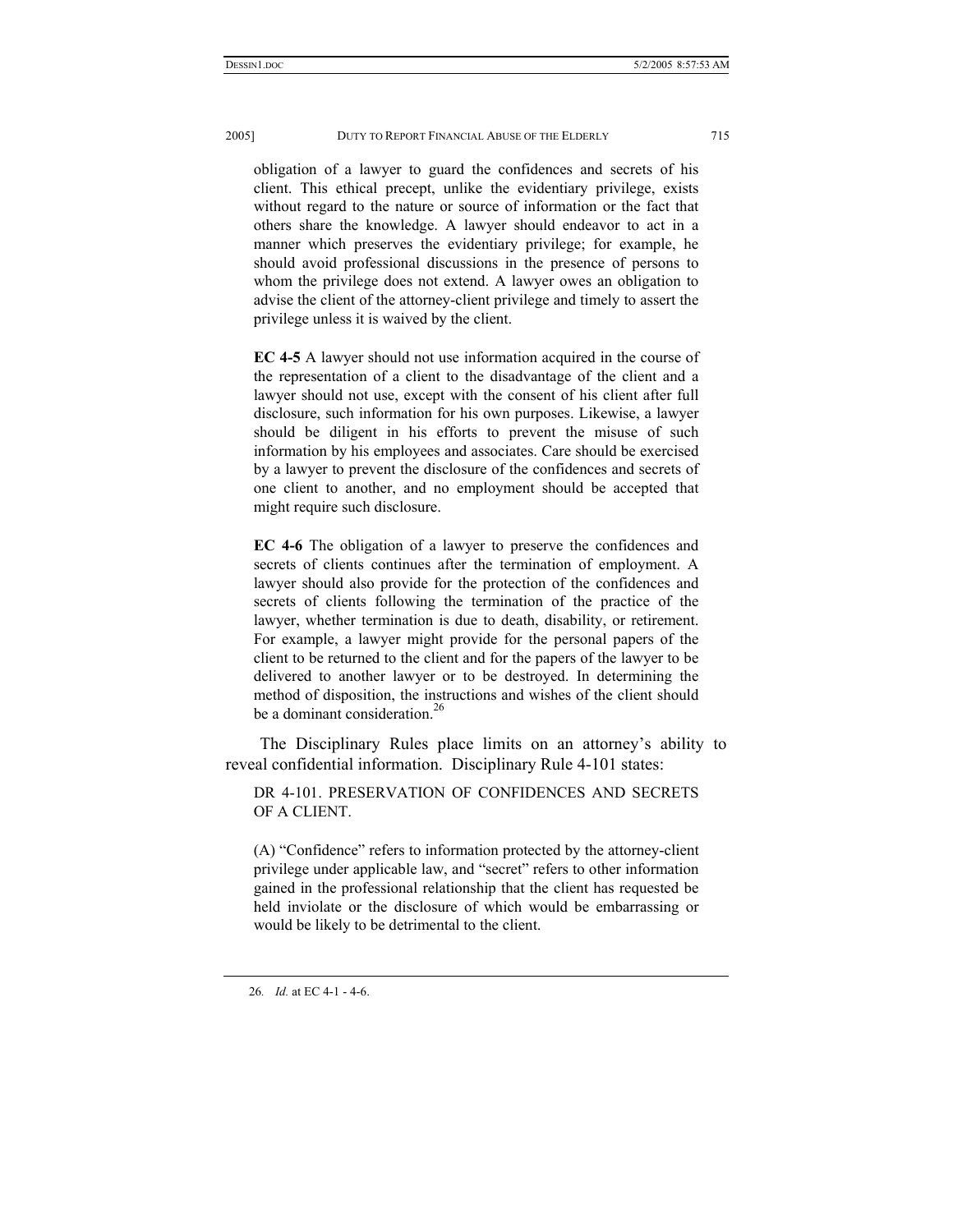(B) Except when permitted under DR 4-101(C), a lawyer shall not knowingly:

(1) Reveal a confidence or secret of his client.

(2) Use a confidence or secret of his client to the disadvantage of the client.

(3) Use a confidence or secret of his client for the advantage of himself or of a third person, unless the client consents after full disclosure.

(C) A lawyer may reveal:

(1) Confidences or secrets with the consent of the client or clients affected, but only after a full disclosure to them.

(2) Confidences or secrets when permitted under Disciplinary Rules or required by law or court order.

(3) The intention of his client to commit a crime and the information necessary to prevent the crime.

(4) Confidences or secrets necessary to establish or collect his fee or to defend himself or his employees or associates against an accusation of wrongful conduct.

(D) A lawyer shall exercise reasonable care to prevent his employees, associates, and others whose services are utilized by him from disclosing or using confidences or secrets of a client, except that a lawyer may reveal the information allowed by DR 4-101(C) through an employee. $27$ 

Thus, with respect to mandatory reporting of suspected exploitation, Ethical Consideration 4-2 allows the disclosure of confidential information when required by law.<sup>28</sup> Further, Disciplinary Rule  $4-101(C)(2)$  allows disclosure of confidential information when required by law.<sup>29</sup> Additionally, if the abuser is the attorney's client, Disciplinary Rule  $4-101(C)(3)$  allows the lawyer to reveal confidential information relating to his client's intended criminal activity.<sup>30</sup>

<sup>27</sup>*. Id.* at DR 4-101.

<sup>28</sup>*. Id.* at EC 4-2.

<sup>29</sup>*. Id.* at DR 4-101(C)(2).

<sup>30</sup>*. Id.* at DR 4-101(C)(3).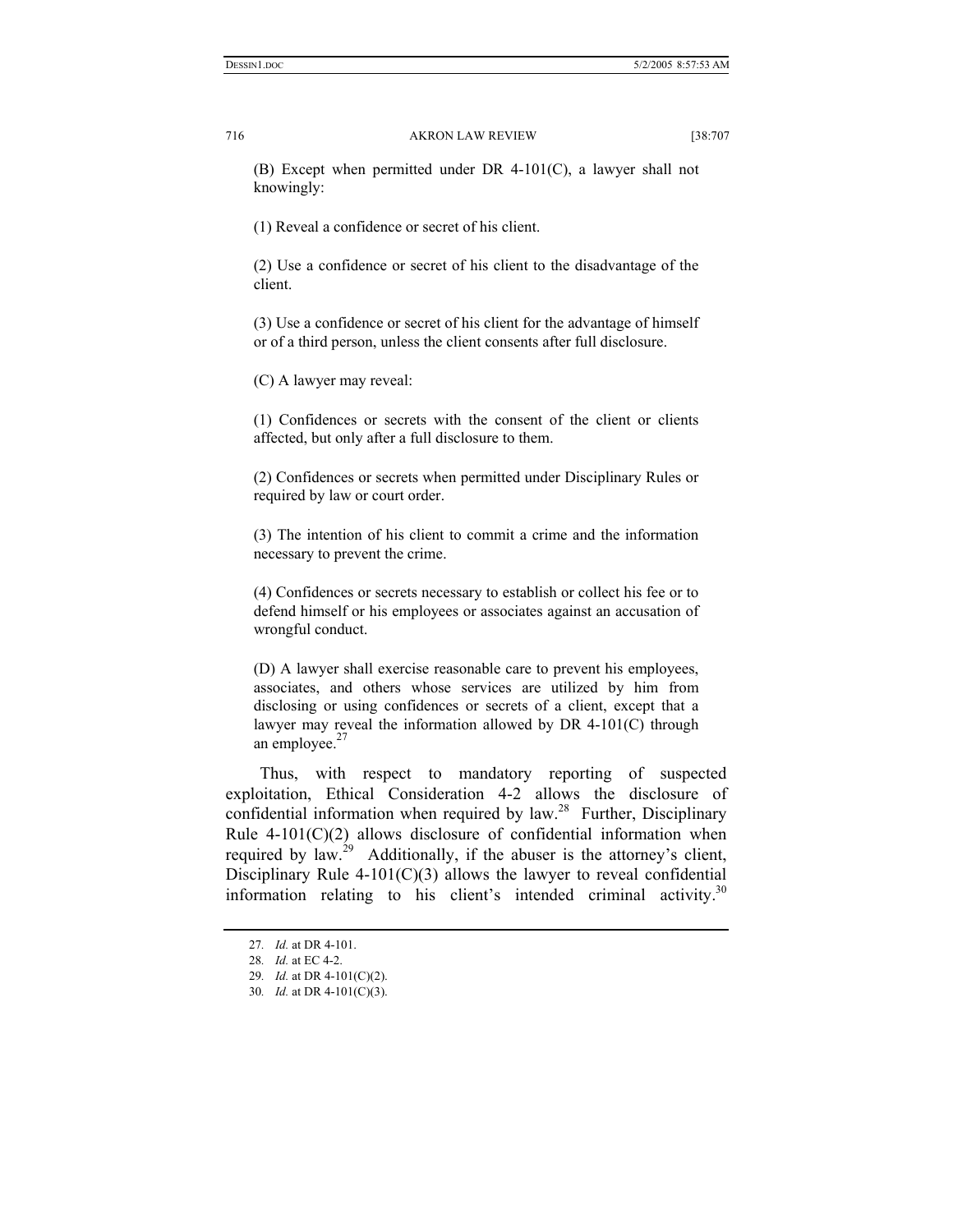Accordingly, an attorney could report suspected abuse under a mandatory reporting statute, which Ohio has enacted.<sup>31</sup>

#### IV. THE INTERACTION OF MANDATORY REPORTING AND RULES GOVERNING CLIENT CONFIDENCES

When a state requires an attorney to report suspected abuse of an older or vulnerable person, it immediately creates the possibility that an attorney will be required to reveal confidential information learned in the course of the attorney-client relationship. Despite this inevitable interaction of a mandatory reporting duty and the attorney's professional duty to keep a client's confidences, few states have spoken definitively on the issue.<sup>32</sup> Thus, an attorney is often left to determine whether he can and should report abuse.

Three basic approaches to the interaction are possible. First, a state may impose a mandatory reporting duty on attorneys without speaking on the issue of the attorney's duty to maintain client confidences. This is the approach in Arizona, <sup>33</sup> Delaware, <sup>34</sup> Indiana, <sup>35</sup> Louisiana, <sup>36</sup> Mississippi,<sup>37</sup> New Mexico,<sup>38</sup> North Carolina,<sup>39</sup> Ohio,<sup>40</sup> Oklahoma,<sup>41</sup> Rhode Island, $42$  Tennessee, $43$  Utah $44$  and Wyoming. $45$ 

Second, a state may impose a reporting duty on attorneys and provide that an attorney may raise the attorney client privilege as a defense for failing to report. This is the approach taken by Florida,  $46$ Kentucky,<sup>47</sup> Montana,<sup>48</sup> Nevada,<sup>49</sup> New Hampshire<sup>50</sup> and South

- 45. WYO. STAT. ANN. § 35-20-103(a) (2004).
- 

 47. KY. REV. STAT. ANN. § 209.030 (2004). In Kentucky, an Attorney General's Opinion provides that an attorney need not, in fact cannot, report domestic abuse if a client directs otherwise. Ky. Op. Att'y. Gen. 83-367 (1983). Presumably this same reasoning would apply to elder abuse, although an argument for a different approach could be made. For a discussion of personal autonomy concerns involving elder abuse reporting, see *infra* notes 58-59 and accompanying text.

 <sup>31.</sup> OHIO REV. CODE ANN. § 5101.61(A)(6)(g)(ii) (2005).

<sup>32</sup>*. See e.g., infra* notes 33-52.

 <sup>33.</sup> ARIZ. REV. STAT. ANN. § 46-454(B) (2004).

 <sup>34.</sup> DEL. CODE ANN. tit. 31, § 3910 (2005).

 <sup>35.</sup> IND. CODE ANN. § 12-10-3-9 (2004).

 <sup>36.</sup> LA. REV. STAT. ANN. § 14:403.2(C) (2004).

 <sup>37.</sup> MISS. CODE ANN. § 43-47-7 (2004).

 <sup>38.</sup> N.M. STAT. ANN. § 27-7-30 (2005).

 <sup>39.</sup> N.C. GEN. STAT. § 108A-102(a) (2004).

 <sup>40.</sup> OHIO REV. CODE ANN. § 5101.61A (2005).

 <sup>41.</sup> OKLA. STAT. ANN. tit. 43A, § 10-104 (2004). 42. R.I. GEN. LAWS § 42-66-8 (2004).

 <sup>43.</sup> TENN. CODE ANN. § 71-6-103(b) (2004).

 <sup>44.</sup> UTAH CODE ANN. § 62A-3-305 (2004).

 <sup>46.</sup> FLA. STAT. §§ 415.1034, 415.1045 (2004).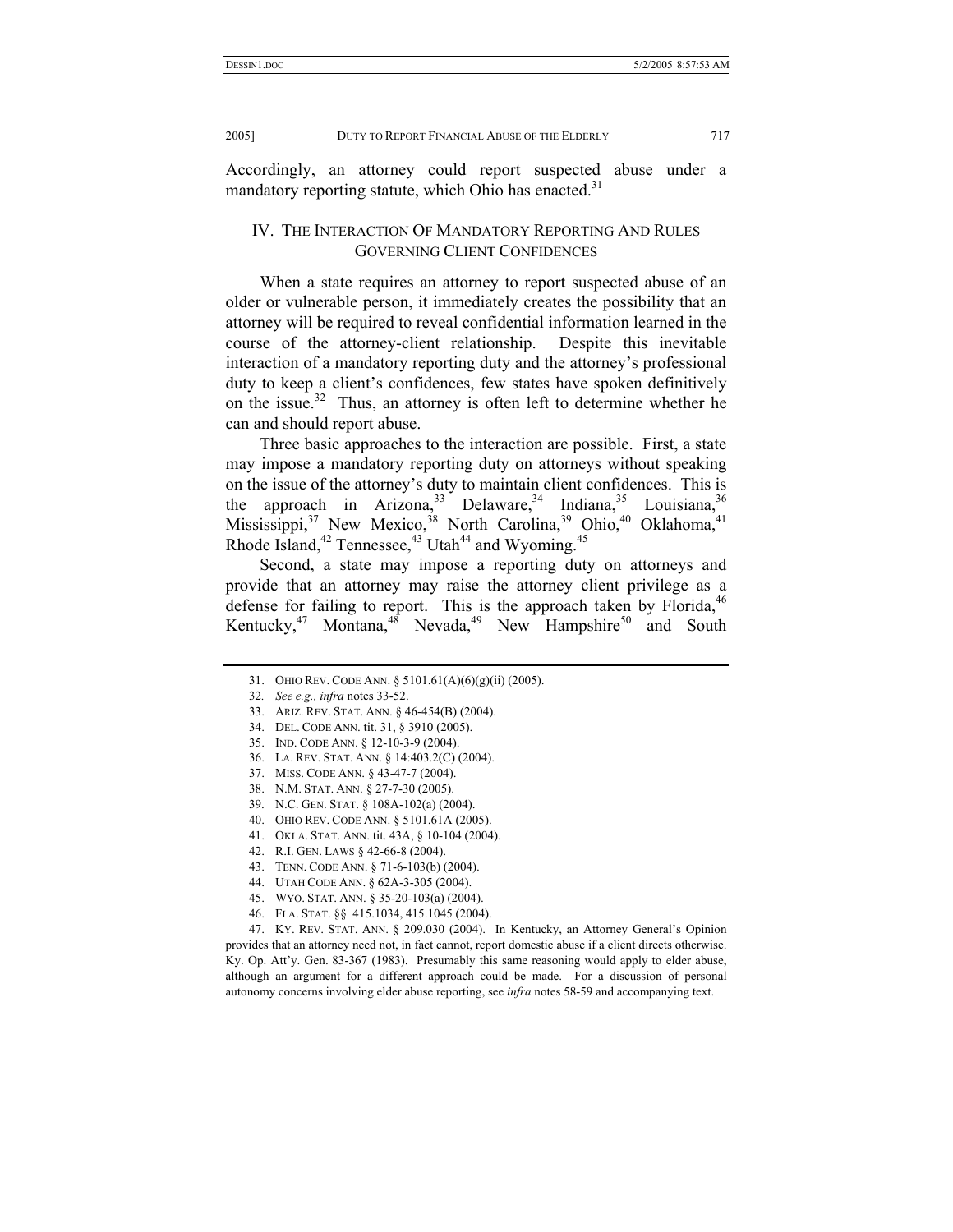Carolina.<sup>51</sup>

Third, a state may impose a reporting duty on attorneys and specifically abrogate the attorney-client privilege when the attorney suspects that abuse is occurring. Only Texas takes this approach to the interaction of mandatory reporting and the attorney's duty to protect client confidences. $52$ 

In the remaining states, an attorney is not under an obligation to report suspected abuse of an older or vulnerable person. Frequently, however, there is a mechanism in place should the attorney choose to report such abuse. $53$  The attorney in these states is faced with a difficult question: can he report potential abuse? In light of the language of Model Rule of Professional Conduct 1.6 in both the pre- and post-Ethics 2000 versions, it is unlikely that an attorney could argue that he was reporting to avoid serious physical harm or comply with law.<sup>54</sup> Thus, it seems unlikely that an attorney could argue that he was allowed to report if the report required the disclosure of otherwise confidential information. Under a Model Code formulation, the attorney might be able to reveal confidential information regarding commission of a crime, but only if his client is the abuser rather than the victim and only if the crime has not yet been committed.<sup>55</sup>

#### V. THE DESIRABILITY OF REQUIRING ATTORNEYS TO REPORT SUSPECTED ELDER ABUSE

Although empirical study of the issue is difficult if not impossible, there have been reliable estimates that elder abuse is widely underreported. One study suggested that only one in eight cases gets reported.<sup>56</sup> It seems clear that society has an important interest in attempting to prevent and remedy abuse.<sup>57</sup> In light of what appears to be

 <sup>48.</sup> MONT. CODE ANN. § 52-3-811(3)(f) (2004) (providing an attorney has an obligation to report suspected exploitation unless the attorney acquired the facts causing the suspicion from a client and the information is protected by the attorney-client privilege).

 <sup>49.</sup> NEV. REV. STAT. ANN. § 200.5093 (2004) (providing an attorney has an obligation to report suspected exploitation unless the attorney acquired the information underlying the suspicion from a client who has been or may be accused of the exploitation).

 <sup>50.</sup> N.H. REV. STAT. ANN. § 161-F:48 (2004).

 <sup>51.</sup> S.C. CODE ANN. § 43-35-50 (2004).

 <sup>52.</sup> TEX. HUM. RES. CODE § 48.051 (2004).

<sup>53</sup>*. See, e.g*., N.D. CENT. CODE § 50-25.2-03 (1999).

<sup>54</sup>*. See* MODEL RULES OF PROFESSIONAL CONDUCT Rule 1.6 (2004).

 <sup>55.</sup> OHIO CODE OF PROFESSIONAL RESPONSIBILITY DR 4-101 (2002).

<sup>56</sup>*. See* 1990 House Report, *supra* note 1.

<sup>57</sup>*. See generally* 1990 House Report, *supra* note 1.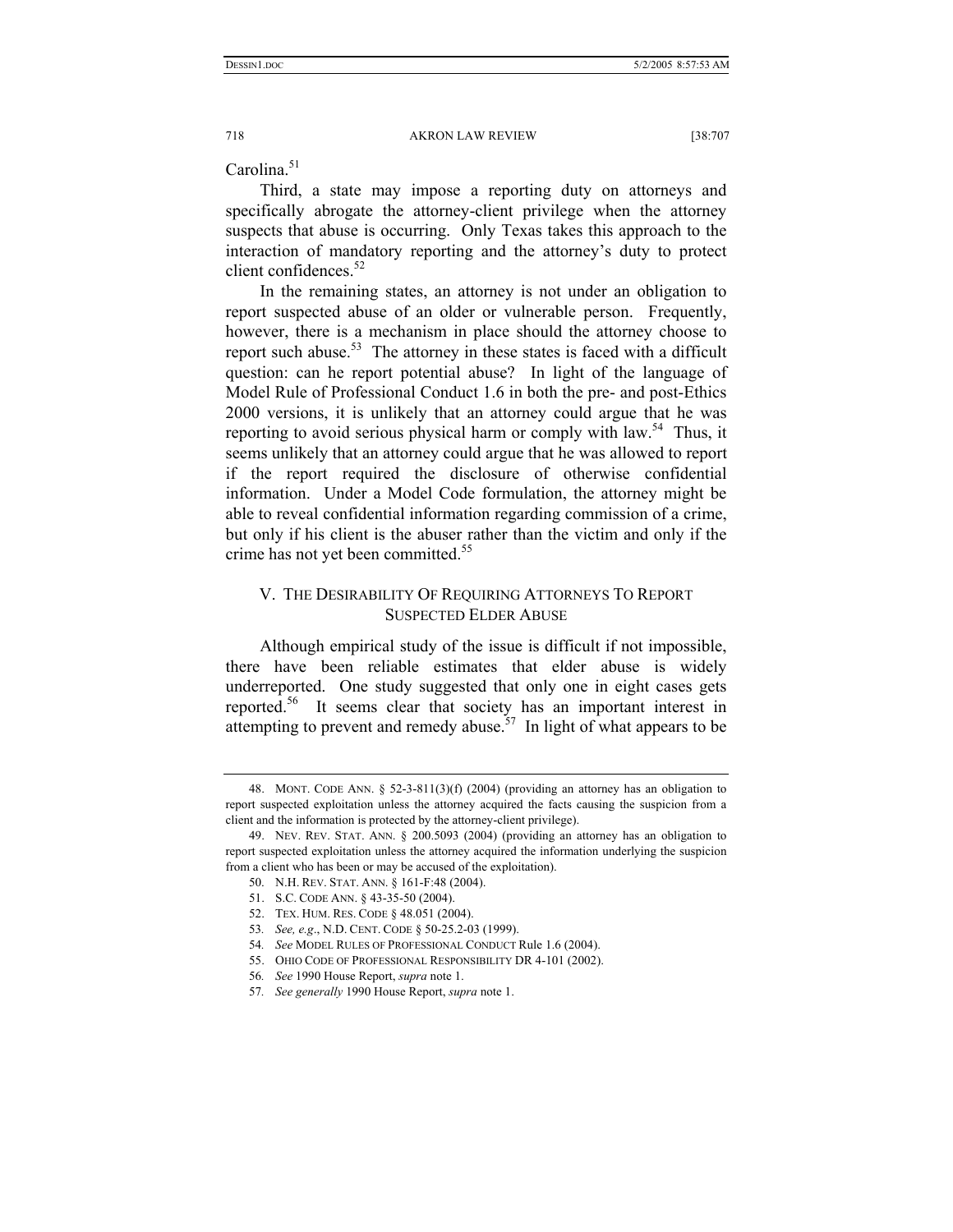significant underreporting of incidences of abuse, mandating reporting of suspected abuse is a rational attempt to accomplish increased reporting.

Any discussion of the desirability of requiring attorneys to report suspected elder abuse must begin with an attempt to define of such abuse. When defining financial abuse, states generally rely on concepts like the "misuse" of another's assets without "consent." The difficulty in precisely defining exploitation comes in the attempt to give meaning to the fairly vague term "misuse."<sup>58</sup>

Most alleged incidents of exploitation involve the transfer of assets from one person to another. In order for a transfer to be a "misuse," it would probably have to be made involuntarily or without consent. This presents the attorney with a difficult situation. How can an attorney look inside the client's mind to determine whether a transfer is being made with consent? Of course, it is impossible to "know" the subjective intent of another. The attorney will have to rely on the client's statements and surrounding actions and on the attorney's impressions of the propriety of the situation as a whole.

A further difficulty for the attorney arises from the very nature of intra-family transfers. Consider a mother who comes to the attorney and declares that she wants to transfer a major portion of her assets to her son immediately and as an outright gift. It is impossible to state that such a transaction is per se abusive or per se not abusive. If the client is competent and is making the transfer voluntarily and knowingly, the transfer is probably not a product of exploitation. People transfer assets for any number of reasons - pure donative intent, estate planning, entitlement planning, or persuasion by the donee to name but the few most common motivations.

Thus, even when a client declares an intent to transfer the bulk of her assets, the attorney should not simply conclude that the transfer is abusive. Such a conclusion would be a serious intrusion on the personal autonomy of the donor. As long as the attorney thinks that the client is capable of making an informed decision, the attorney should not equate what the attorney views as an unwise choice with exploitation.

Nevertheless, it is important that attorneys consider the potential for abuse in property transfers. In addition to an attorney's duty to maintain client confidences, an attorney also has a duty to provide competent

 <sup>58.</sup> Sometimes, the statutory proscription is so vague that it fails to pass constitutional muster. *See* James Cuda v. State of Fla.*,* 639 So. 2d 22, 23 (Fla. 1994) (holding that FLA. STAT. ch. 415.11 (1991) is unconstitutionally vague).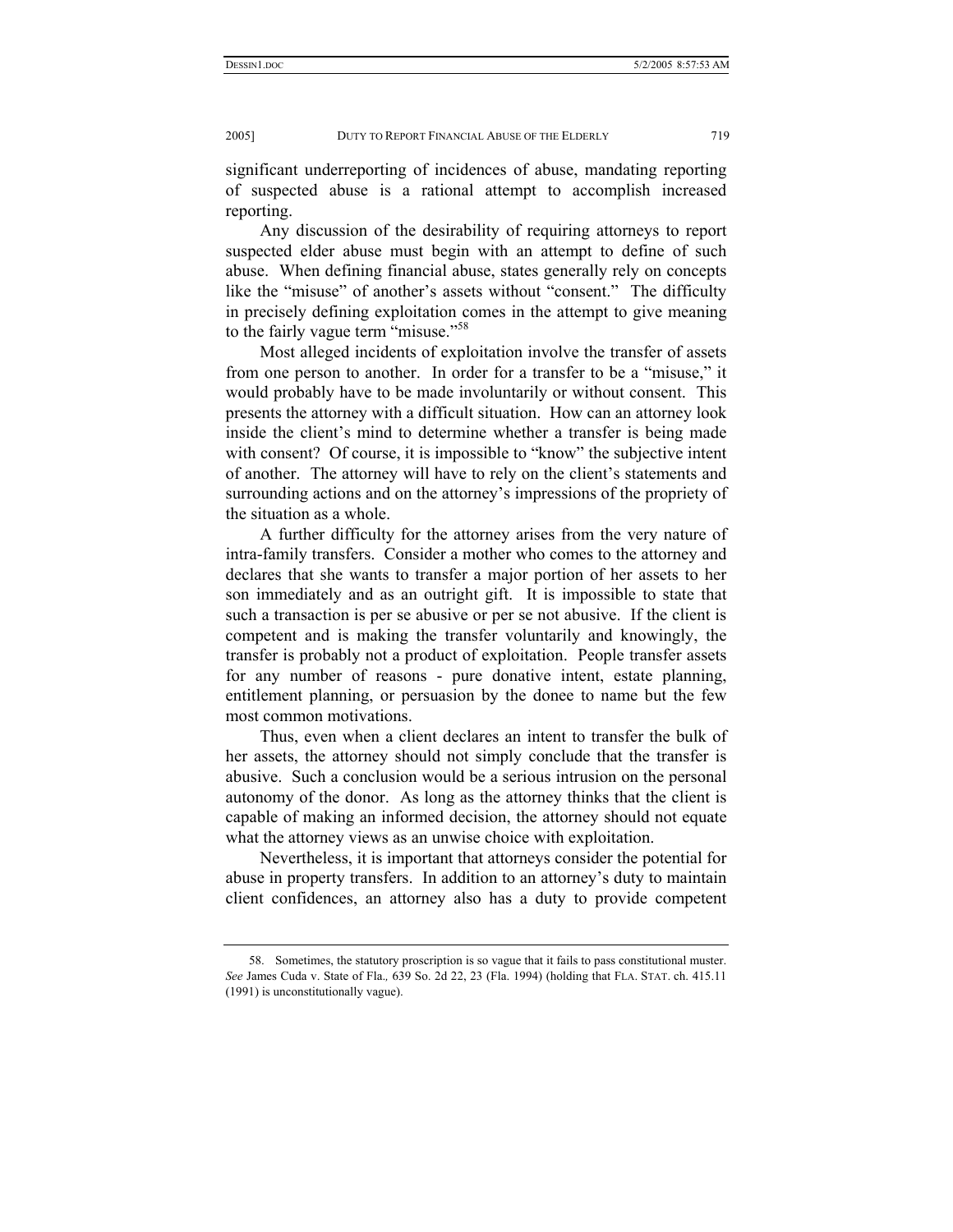representation.<sup>59</sup> It would be difficult to argue that an attorney that allows a known abusive transfer of assets to proceed is providing that representation.

Thus, despite the difficulty of the task, the frequent role of the attorney as a client's most trusted and knowledgeable advisor suggests that attorneys cannot be relieved of a duty to consider whether proposed transactions are abusive. Other than the transferor and transferee, the attorney may be the only person to know that a transfer is being made. Although legislative histories are silent on the topic, this is most likely the rationale that has led some states to make attorneys mandated reporters. Similarly, some states have chosen to make other trusted financial advisors mandatory reporters, probably for the same reason.<sup>60</sup>

The attorney, then, is faced with the difficult task of deciding whether a particular transfer requested by a client is potential abuse. In this regard, an attorney will need to use his or her best judgment in light of the circumstances surrounding the transaction. There is no easy formula for deciding when a transaction is abusive. The transferor's clear sense of the purpose for the transaction is important, but the attorney must be careful not to impose his or her feelings about the worth of that purpose on an otherwise competent client.

There are, of course, two added complications that must be considered. First, it is not unusual for an older client to be brought to the lawyer's office by another person. Frequently, that person remains in the office with the older client during consultation with the lawyer. This sometimes raises an issue concerning who the client is.

Consider a situation in which an adult child brings her father to the attorney's office and sits with him during the lawyer's consultation. The daughter tells the lawyer, "Dad wants to re-title the house in my name." Presumably the lawyer would not take such a step without being certain that that is what the father, the asset's owner, really wants. But who is the client in that circumstance? The daughter? She is the one who directed the lawyer's work. The father? He is the one for whom the work is really being done. Both the daughter and the father? Their presence together in the lawyer's office could suggest that they view this as a joint representation.

There is some literature about the ethical considerations of

 <sup>59.</sup> MODEL RULES OF PROFESSIONAL CONDUCT Rule 1.1 (2004) (providing: "A lawyer shall provide competent representation to a client. Competent representation requires the legal knowledge, skill, thoroughness and preparation reasonably necessary for the representation.").

<sup>60</sup>*. See, e.g*., ARIZ. REV. STAT. § 46-454(B) (2004) (applying to accountants); ARK. CODE ANN. § 5-28-203 (2004) (covering bankers).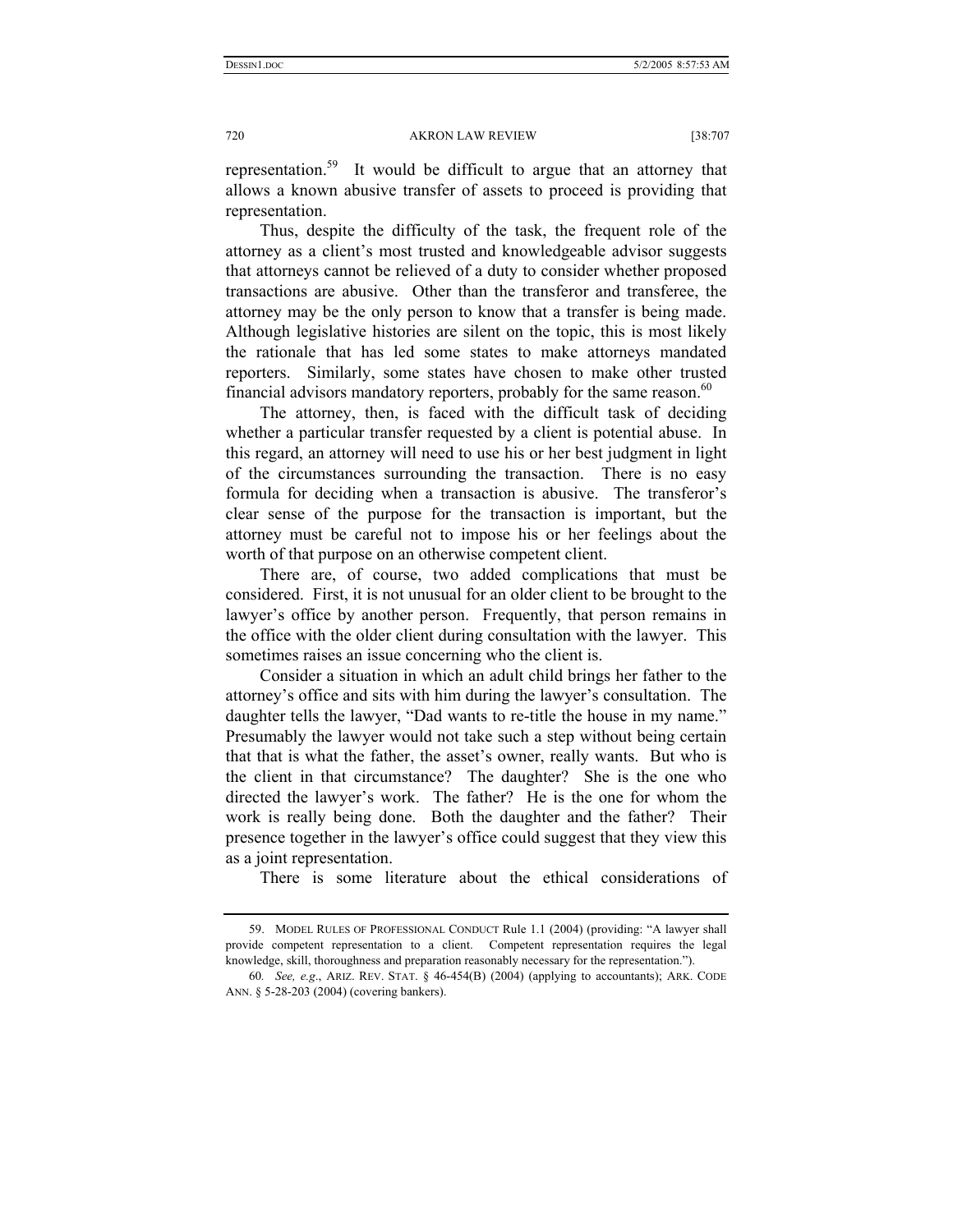representing multiple members of the same family who belong to different generations.<sup>61</sup> Sadly, that literature suggests that there are no easy answers for the attorney involved with members of multiple generations of the same family. That attorney may frequently find himself in situations in which he is unsure of who the real client is and whether he has is representing clients with conflicting interests. In most cases, the Model Rules provide no clear answer.

Second, an attorney may be asked to accomplish a transfer of assets from an older person to a younger person, by the younger person. This raises several ethical questions. Again, there is the issue of determining who is the client. Many attorneys take the position that the unseen asset owner is the client, despite the fact that he is not the one directly consulting the attorney. If this is the case, if the transferee pays the attorney's fee, the Model Rules of Professional Conduct give guidance about the attorney's responsibilities.<sup>62</sup> The discussion above regarding maintaining client confidences would apply equally to this situation because the potential victim is still the client.

On the other hand, the attorney may consider the transferee to be his client. Were that the case, the attorney would be learning of the potential abuse from the perpetrator rather than the victim. Under the older Model Code of Professional Conduct, an attorney can reveal confidential information concerning his client's intent to commit a crime.<sup>63</sup> Under the Model Rules of Professional Conduct, however, there is no such exception to the duty to maintain client confidences.<sup>64</sup>

Two basic policies compete in attempting to resolve the issue of whether attorneys should be mandated, permitted and encouraged to reveal client confidences relating to whether exploitation is occurring.

<sup>61</sup>*. See, e.g*., Russell Carlisle, *Model Rule 1.6 – Confidentiality of Information*, NAELA QUARTERLY, Winter, 2001 (stating that "joint representation pervades the practice of elder law. In the elder law setting, the persons present at the initial conference almost always include other family members, either spouse or children."); Teresa Stanton Collett, *Response to the Conference: The Ethics of Intergenerational Representation*, 62 FORDHAM L. REV. 1453 (1994); Carolyn L. Dessin, *Protecting the Older Client in Multi-Generation Representations*, 30 FAM. L.Q. 247, 247 (2004).

<sup>62</sup>*. See* MODEL RULES OF PROFESSIONAL CONDUCT Rule 1.8(f) (2004), which provides:

<sup>(</sup>f) A lawyer shall not accept compensation for representing a client from one other than the client unless:

<sup>(1)</sup> the client gives informed consent;

<sup>(2)</sup> there is no interference with the lawyer's independence of professional judgment or with the client-lawyer relationship; and

<sup>(3)</sup> information relating to representation of a client is protected as required by Rule 1.6. *Id*.

 <sup>63.</sup> MODEL CODE OF PROFESSIONAL CONDUCT DR 4-101(C)(3) (1980).

 <sup>64.</sup> MODEL RULES OF PROFESSIONAL CONDUCT Rule 1.6 (2004).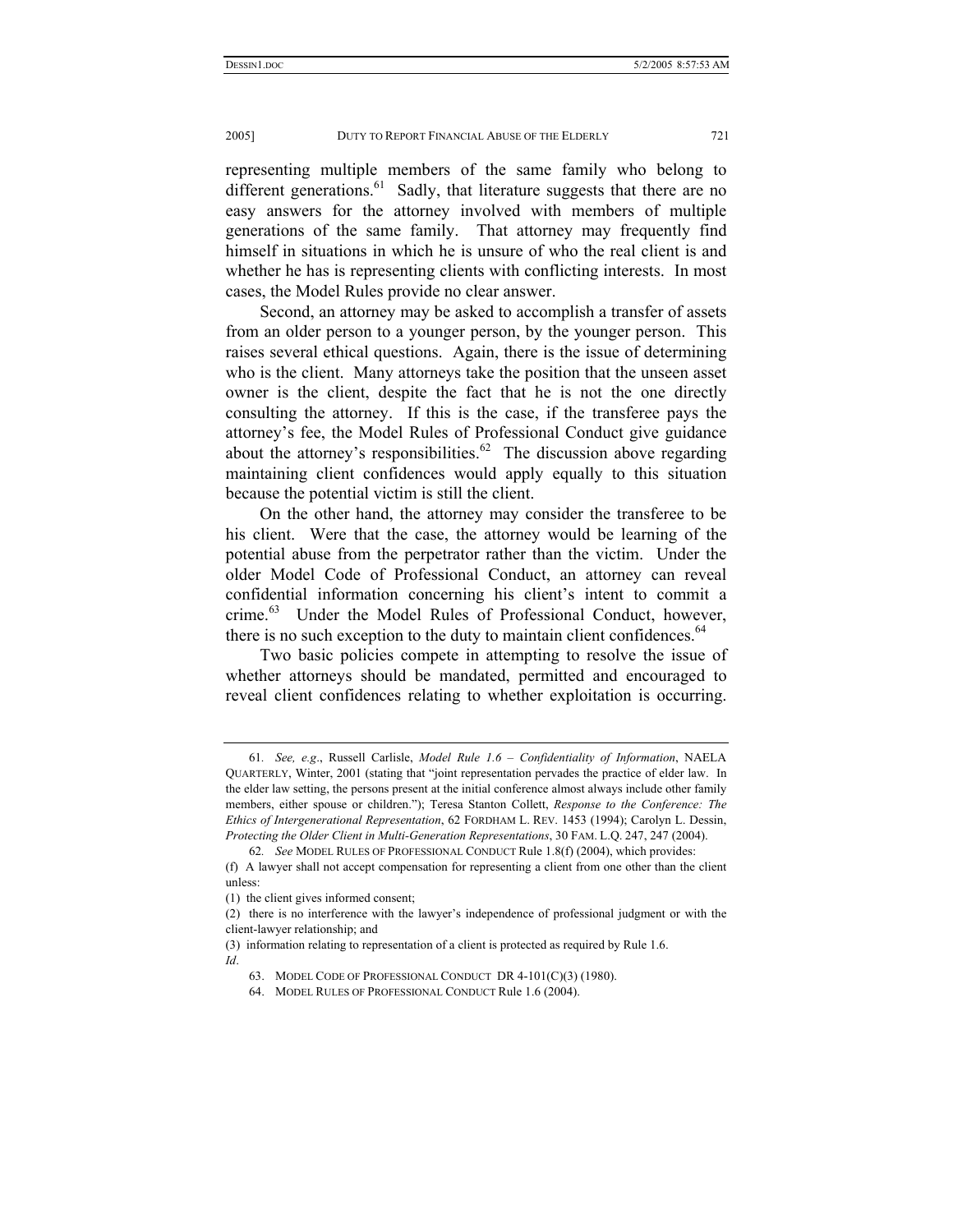First, there is a strong policy underlying the protection of client confidences. Second, there is an equally strong policy underlying the protection of vulnerable citizens from abuse.

How these two policies should be balanced depends on whether the client is the victim or the abuser. If the client is the victim, the attorney should report potential abuse only in two very limited circumstances. First, an attorney should report suspected abuse if he believes the client lacks the facilities to understand the fact that he is being abused. This would be a state of mind similar to the standard for determining incompetence. I am not, however, suggesting that a client must be adjudged incompetent before the attorney can conclude that he lacks the facilities to understand that he's being abused.

This focus on the client's state of mind gives the appropriate respect to the client's personal autonomy. The attorney will report suspected abuse only if the attorney in her best judgment believes that the client's state of mind is such that he could not consent knowingly to the transfer. There is no provision for this in states that have no mandatory reporting statute or in states that have disciplinary rules that do not allow revealing client confidences "to comply with law," but the spirit of the disciplinary rules to provide competent representation should be used to allow such reporting.

Second, an attorney should report suspected abuse when he learns of the abuse from the perpetrator, i.e., the perpetrator is his client. Again, there is no explicit provision for this in states that have no mandatory reporting statute or in states that have disciplinary rules that do not allow revealing client confidences "to comply with law," but the importance of preventing and remedying exploitation of the elderly should overcome the duty to maintain client confidences in those circumstances.

#### VI. CONCLUSION

Sadly, financial abuse of older citizens seems to be a rapidly growing problem. As states look for solutions, mandatory reporting of suspected abuse by those most likely to see the signs of abuse is one attractive weapon against abuse. Although many have criticized mandatory reporting as ineffective, there is no reason to do away with it if some reports of suspected abuse are made that would otherwise not be made.

Attorneys are in an excellent position to discover abuse, particularly financial abuse. An attorney is frequently an older client's most trusted